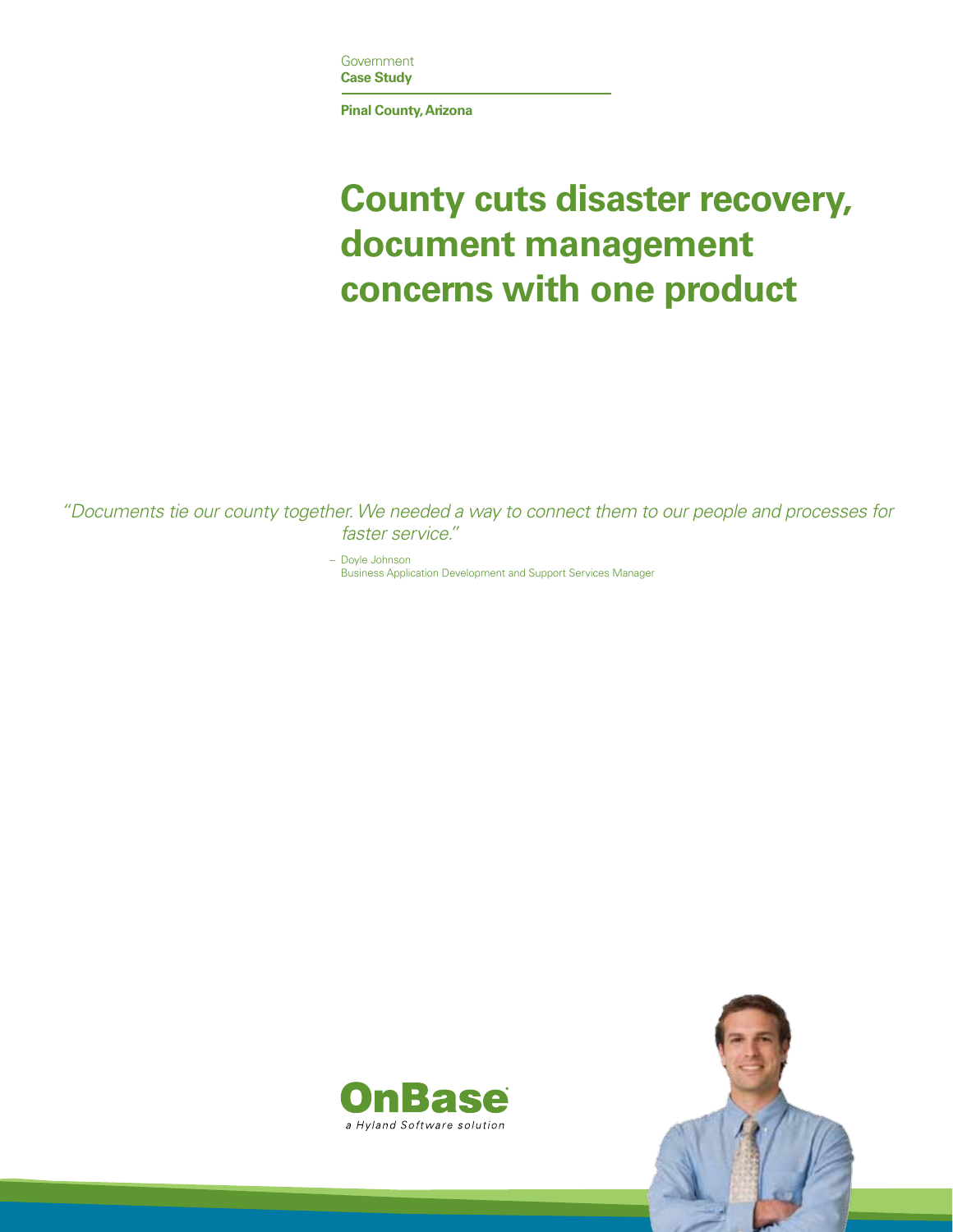#### **The Challenges**

- • Connect departments across the county
- Protect critical content in case of a disaster
- **Link documents to Accela** Automation®

# **The Results**

- Shares documents enterprise-wide
- Eliminates disaster recovery concerns
- Lets users instantly access documents connected to Accela

## **The Customer**

Although Pinal County, Arizona, claims more than 20 ghost towns from the days of the old west, the county is anything but deserted today. Located just south of Phoenix, Pinal County's growth has helped Arizona stay in the top five fastest growing states for 20 years.

#### **The Challenges**

The bottom line was speed. Pinal County had invested in electronic systems across the county to serve constituents, employees and related agencies faster, but speed of service was still a concern. The county's existing systems did a great job of connecting teams to data, but there was no way to link related documents across the enterprise. Pinal's leaders knew this would be a big problem if the county ever experienced a disaster but even everyday processes like permitting and planning were impacted.

#### **The Journey**

Unable to link documents and data, the county was drowning in paper. Folders, file cabinets and duplicate copies of the same document were the norm. Leaders went in search of a solution, particularly to lighten the load on the offices of the recorder, treasurer and assessor. Pinal turned to one of its existing technology providers, OSAM Document Solutions, Inc., also in nearby Phoenix and also an Authorized OnBase Solution Provider.

# **The Solution**

# *Dedicated, fast service sets the stage for future success*

 "The fast response we received from OSAM and the service we continue to receive from both OSAM and Hyland Software is what's made our solution so successful," says Doyle Johnson, Business Application Development and Support Services Manager. "We're a very demanding customer and teams from both OSAM and Hyland have come through for us many, many times.

Pinal County started using OnBase as a scan and retrieve system. Leaders simply wanted to make it easier for staff to find documents to serve constituents faster and more accurately. But it wasn't long before Johnson and other county leaders had another concern – disaster recovery.

## *Disaster recovery options keep Pinal County running even in worst of times*

Johnson and his team continued to put OnBase into action across the county. "Documents tie our county together," he says. "And it wasn't long before we had more than 1 billion of them in OnBase."

With so much critical content and so many vital processes tied to OnBase, the county needed a way to secure it in case of a disaster. "We had two options," says Johnson. "Build it or buy it, and there was no way we had the resources to build it."

OSAM suggested Pinal consider disaster recovery services from Hyland Software and OnBase. After reviewing the four solutions – Hosted Disaster Recovery, Emergency On-Site Recovery Services and Database Validation and Disk Group Validation – Pinal quickly chose all four. "The price alone made it obvious that we needed to take advantage of every disaster recovery option Hyland offers," says Johnson.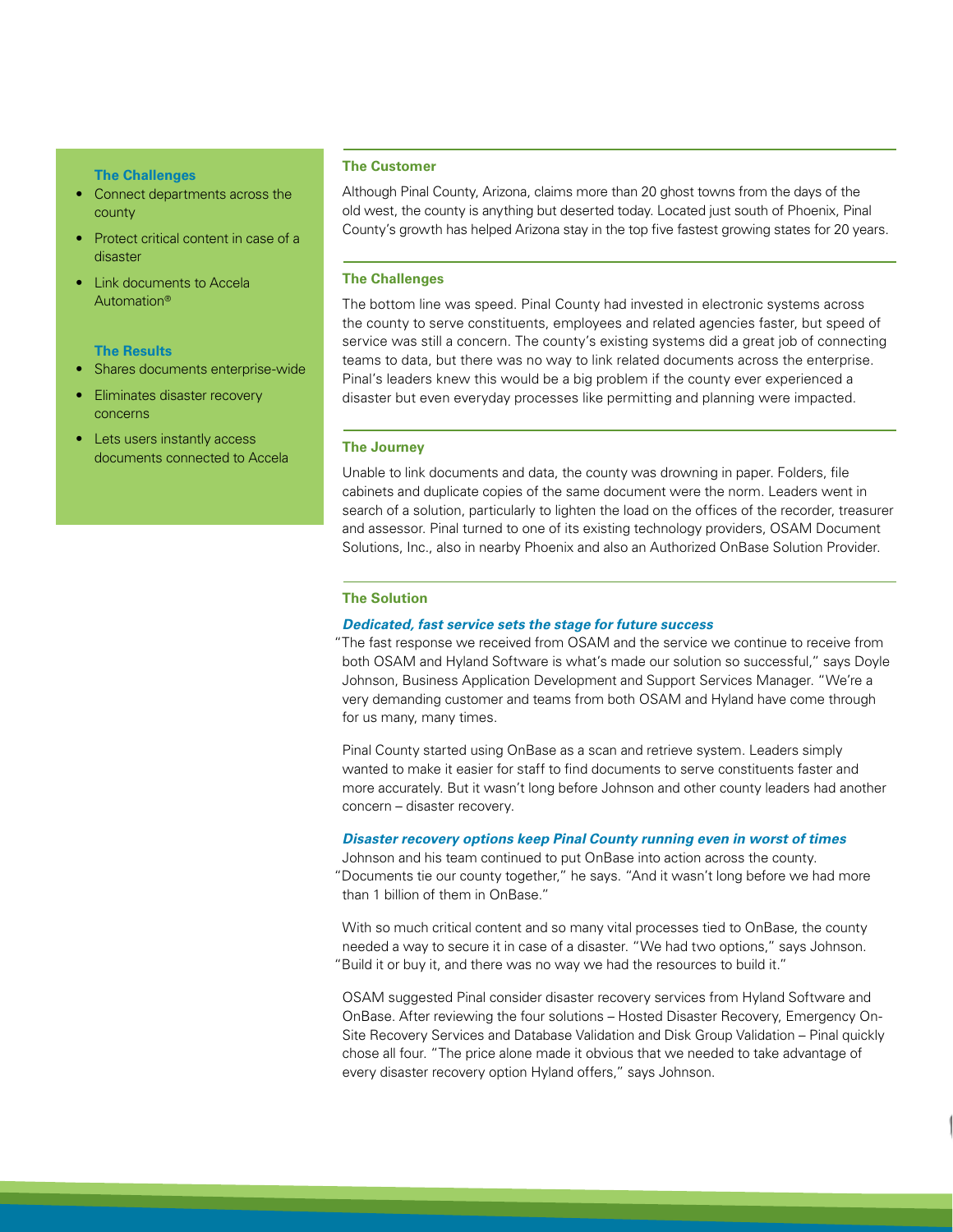*"If it wasn't for these services and a disaster struck Pinal County, we'd be back on pencil and paper for days. We wouldn't be able to do this on our own. This is the best disaster recovery service we've ever seen."*

– Doyle Johnson

Now, via Hosted Disaster Recovery, any content Pinal County stores in OnBase is automatically synchronized and stored at a Tier One, SAS70 II data center that is managed by Hyland's OnBase OnLine team. In the case of a disaster, users just log onto a secure website for fast access to that same content. This means users continue "business as usual" while IT teams focus on getting the on-premises OnBase solution up and running.

Pinal County also protects itself before a disaster strikes with Database Validation and Disk Group Validation. Hyland Software professionals perform regular database testing to ensure that the backup media can be used to restore the county's OnBase system. The data synchronized and stored in Pinal County's Hosted Disaster Recovery site disk groups is also validated each month as part of the service. If Hyland staff spot a problem, Pinal is instantly notified so the two can work together to solve it.

 "If it wasn't for these services and a disaster struck Pinal County, we'd be back on pencil and paper for days," says Johnson. "We wouldn't be able to do this on our own. This is the best disaster recovery service we've ever seen."

# *Accela integrates with OnBase for faster answers for employees and citizens*

OnBase isn't Pinal County's only mission-critical system, though. When it comes to managing data related to planning, development, air quality, building safety, environmental health and public works, Pinal relies on Accela Automation® (Accela).

To access documents related to these projects, however, users had to have both Accela and OnBase open and running at the same time. If one program wasn't open, users had to take time to open and log into the other application. This time-consuming task not only delayed projects, but also slowed response times to constituents.

Now, Pinal County connects OnBase and Accela to keep projects moving and answers accurate. OnBase makes documents available at anytime and from anywhere – including from Accela screens, the Internet or from the Accela Field Inspection tool. Documents and drawings are available in a single mouse click so projects keep moving and users never need to leave their familiar Accela application.

Just as importantly, user reaction has been phenomenal. "Staff says the integration makes their jobs ten times faster because they stay in one system," says Devon Newbrough, OnBase Administrator and Server Analyst. "They can see and edit a document from a single link."

#### **Why OnBase?**

OnBase makes your document-centric processes stronger. More than 900 government organizations use OnBase to connect content with people and processes. Whether disaster recovery or providing faster answers is your concern, OnBase can help. Start small and grow your solution across the enterprise.